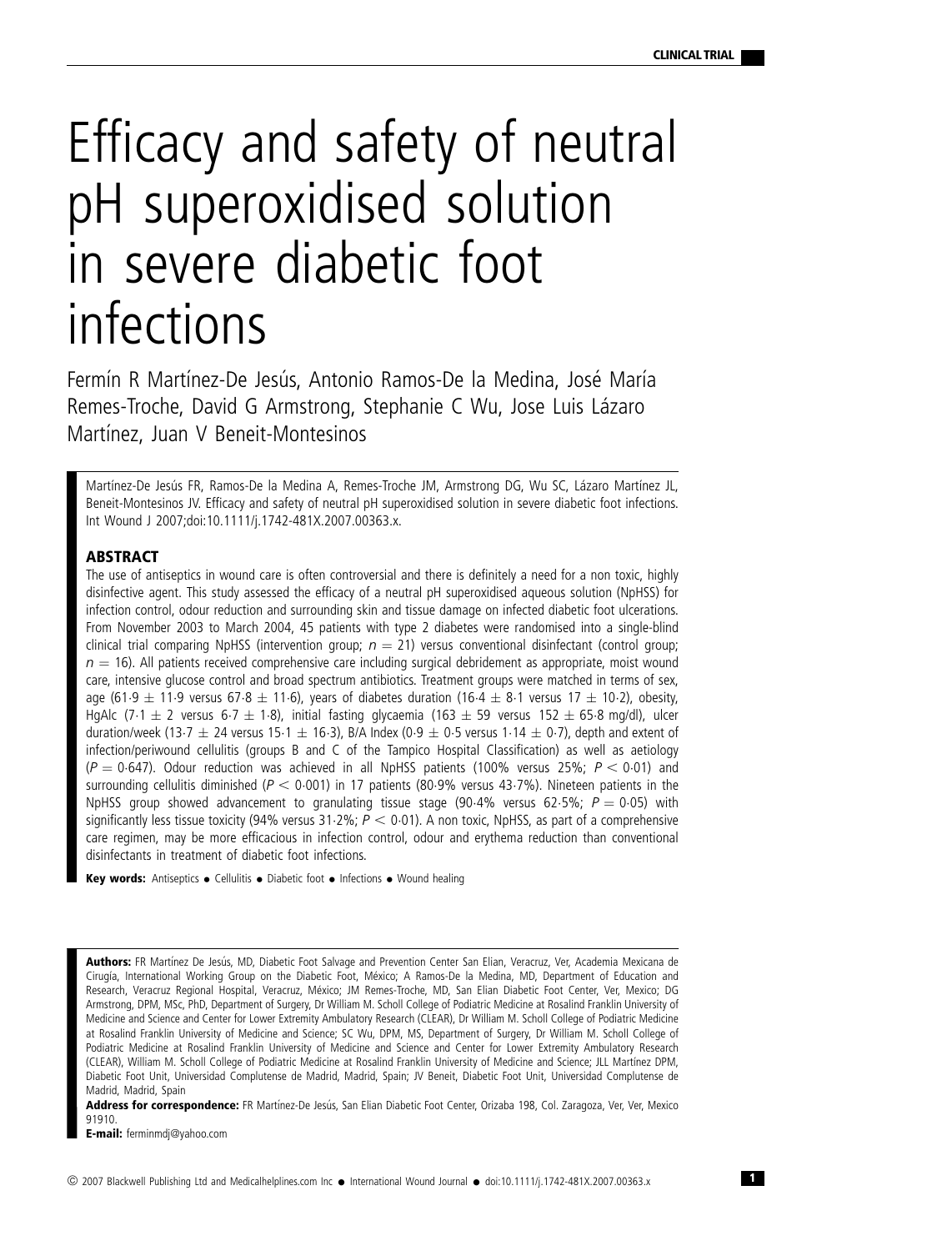- most of the chemicals disinfectants currently used in wound care can cause damage to the skin or granulating tissue
- an effective non toxic antiseptic agent that cleanses the wound and removes bacterial contaminants without damaging healthy tissue is therefore needed to help diminish the bacterial burden and prevent the substantial long-term morbidity associated with amputations
- in this randomised, controlled, single-blind study, our aim was to assess the efficacy of a nontoxic, neutral pH superoxidised aqueous solution (NpHSS) in terms of infection control, odour reduction and periwound skin affection in infected diabetic foot ulcerations
- between November 2003 to March 2004, 45 consecutive patients with type 2 diabetes and infected, deep diabetic foot ulcers who presented for care at the San Elian Diabetic Foot Salvage and Prevention Center (SEDFSPC) in Veracruz, Mexico; they were initially selected for the study by use of a randomly alternate assignment to either NpHSS or standard management (control group)

## INTRODUCTION

Infected foot ulcerations are a frequent cause of morbidity, hospitalisation and amputations among persons with diabetes (1). The attributable cost of caring for a primary healing foot ulcer for 3 years after the initial diagnosis can amount to over \$26 000 (2). The survival rate of patients who develop diabetic foot ulcers is reduced by about 15%, and at 5 years, these patients have approximately a 50% survival rate usually after arterial interventions and amputations (3,4).

Diabetic patients are prone to develop foot ulcerations because of the lack of neurological sensation and cycles of repetitive stress from ambulation. Rates of ulceration, infection and amputation have declined dramatically in some centres that have developed programmes and teams for foot care. Infection still remains a common problem in diabetic patients (5–8).

Ulcerations are pivotal events leading to diabetic foot infection, which has been shown to be the immediate cause of amputations in 25–50% of the cases (2). This is especially true of deep space infection, which is associated with an amputation rate of 52% (2). The resultant amputations are minor in 24–60% of the cases and major in 10–40% (2).

The spectrum of foot infections in diabetic patients ranges from simple superficial cellulitis to chronic osteomyelitis. Infections in patients with diabetes are often difficult to treat because of impaired microvascular circulation, which limits the access of phagocytic cells to the infected area and results in a poor concentration of antibiotics in the infected tissues (9). Wound healing is delayed when acute infection persists (10–12). Infection control along with appropriate debridement and good wound care are all essential factors in the treatment of diabetic foot ulcerations. Most of the chemicals disinfectants currently used in wound care can cause damage to the skin or granulating tissue. Topical antiseptics such as hypochlorite (Dakin's solution), povidone iodine (betadine) and others can cause significant cell damage. This may not only interfere wound healing process (13), but also could be cytotoxic or deleterious for the underlying tissues or proximal skin (14). Furthermore, normal sterile saline or water, although non cytotoxic, do not adequately remove surface contaminates and does not have antiseptic properties. Some products as the wound cleansers help to break the bond between contaminates, necrotic tissue and the surface of the wound  $(15,16)$ .

An effective non toxic antiseptic agent that cleanses the wound and removes bacterial contaminants without damaging healthy tissue is therefore needed to help diminish the bacterial burden and prevent the substantial long-term morbidity associated with amputations.

Superoxidized aqueous solution is non toxic, neutral pH water that contains reactive oxygen species (ROS) generated by the electrolysis of sodium chloride and water. Components of this solution includes superoxide – neutral pH water, chlorine  $\leq 85$  parts per million (ppm),  $ROS/free$  radicals, oxidised water  $H<sub>2</sub>O$ ; 99.99%, sodium hypochlorite (NaOCl)  $<$  50 ppm, hypochlorous acid  $(HOCI) < 60$  ppm, hydrogen peroxide  $(H_2O_2)$  <4 ppm, ozone (O<sub>3</sub>) <0.2 ppm, chlorine dioxide (ClO<sub>2</sub>) <1.5 ppm, sodium hydroxide  $(NaOH) < 8$  ppm, sodium carbonate ( $Na<sub>2</sub>CO<sub>3</sub>$ ) <21 ppm, sodium chloride (NaCl)  $\leq$ 110 ppm. The bactericidal advantages and wound healing properties of ROS has been documented (13). Superoxidised water has been shown to be a powerful non toxic bactericidal against a variety of aerobics Gram-negative and Gram-positive rods (17) and is highly effective in treating infectious skin conditions and refractory ulcers associated with diabetes mellitus or peripheral circulatory insufficiency (18,19).

In this randomised, controlled, single-blind study, our aim was to assess the efficacy of a non-toxic, neutral pH superoxidised aqueous solution (NpHSS) in terms of infection control, odour reduction and periwound skin affection in infected diabetic foot ulcerations.

# MATERIALS AND METHODS

## Patients and baseline evaluations

Between November 2003 to March 2004, 45 consecutive patients with type 2 diabetes and infected, deep diabetic foot ulcers who presented for care at the San Elian Diabetic Foot Salvage and Prevention Center (SEDFSPC) in Veracruz, México were initially selected for the study by use of a randomly alternate assignment to either NpHSS or standard management (control group). All patients gave a written informed consent, and the study was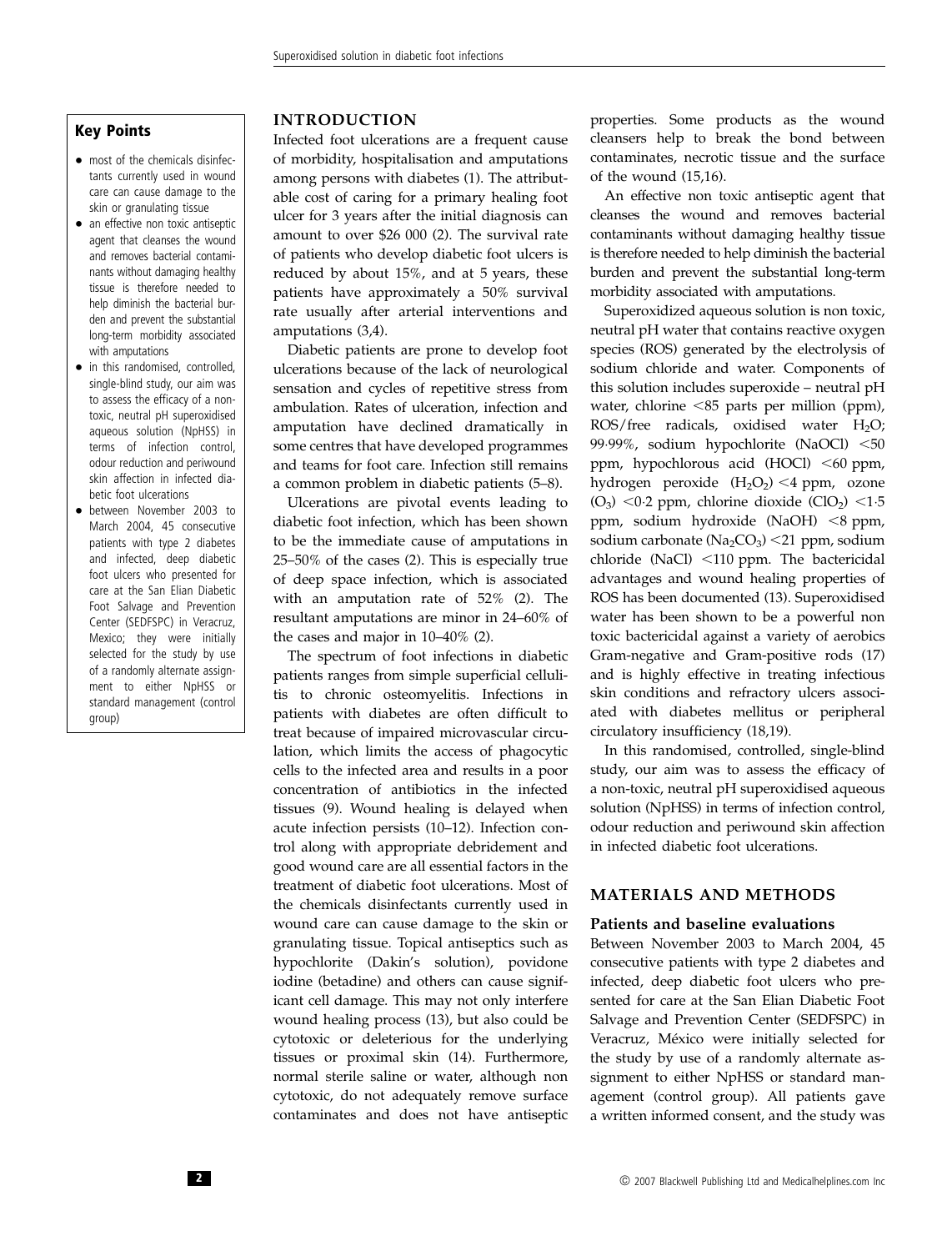reviewed and approved by the human subjects SEDFSPC Ethics Committee.

The inclusion criteria involved patients with type 2 diabetes older than 18 years of age with infected, deep wounds at or distal to the malleoli, presence of mal odour, active periwound cellulites, loss of protective sensation and at least one dopplerable pedal pulse. Wound size was evaluated by measuring the maximum length by the maximum width. Exclusion criteria included severe arterial disease (diagnosed by the criteria listed above based on the absence of both foot pulses on the affected extremity), brachial/ankle index below 05, the diagnosis of osteomyelitis total gangrene of the study foot or forefoot, severe cardiovascular and renal failure and severe neurological problems that would make the patient a poor candidate for the study (e.g. confined to the bed). Patients with no family assistance were also excluded from the study.

Baseline demographic measurements were performed at the first visit. The diagnosis of diabetes was made prior to enrolment and confirmed by either communication with primary care providers or review of medical records. Doppler studies were performed and branch/ankle index calculated. Neuropathy was evaluated by the Michigan (20), and the Rydel-Seiffer scores. The Michigan test included vibratory and 10 g Semmes-Weinstein sensitivity protective response (21). Neuropathic, vascular assessments and wound characteristics were included in the Tampico Hospital Diabetic Foot Classification system, which grades wounds according to depth, the extent of periwound cellulitis and the aetiology of injury.

Stage A ulcer corresponds to skin surface disruption, without cellulitis or bone affection, stage B is a deep wound with probable bone involvement and 2 cm of periwound cellulitis extension and a stage C ulcer encompasses all foot depths with abscess, necrosis, bone infection and cellulitis greater than 2 cm in width. This is in correlation to the Definitions and Criteria of the International Working Group on the Diabetic Foot International Consensus (2). All patients in the study had either a stage B or stage C ulcers. The second part of the grading system defines the aetiology, be it vascular, neuropathic or both. X-ray radiography of the affected foot was also performed in order to help with the assessment of osteomyelitis.

## Standard of care treatment and therapeutic intervention

Patients were randomised using randomly alternate assignment to either NpHSS or standard management (control group). Both groups received comprehensive care and the control group included the use of chemical antiseptics such as soap or povidone iodine. Patients were blinded about the differences in treatment.

All patients were treated using an outpatient ambulatory model, which included appropriate surgical debridement, aggressive parenteral/intramuscular broad spectrum antimicrobial administration, appropriate off loading and strict glycaemic control.

Broad spectrum antimicrobial use was started empirically and immediately at the first visit to cover polymicrobial infection. Appropriate changes or adjustments were made after microbiological assessments of deep wound cultures were determined (2,22,23) Antibiotics were used for a minimum of 10 days in all patients in both groups. Antibiotics were used for more that 10 days if clinical signs of infection continued to be present. All patients received pentoxyphylline at a dose of 1200 mg/day as a haemorheologic as part of the San Elian's outpatient ambulatory model irrespective of their degree of vascular compromise.

Patients in both treatment groups were initially followed on a daily basis and depending on the condition of the wound, were seen every third day or once a week.

Patients randomised to the intervention group received an initial 15 to 20-minute immersion of the affected foot in NpHSS. Following appropriate debridement, the affected foot soak was repeated either weekly or biweekly depending on the severity of the periwound cellulites followed by subsequent wound cleansings with NpHSS spray between immersions. NpHSS was also used instead of saline solution to remove gauzes. Foot immersions were discontinued on clinical improvement of wound and surrounding skin or when the first sign of maceration was observed. NpHSS spray applications were continued until either complete resolution of wound infection or the end of the 20-week study.

The control group received the same treatment with the exception that saline was used

- patients were randomised using randomly alternate assignment to either NpHSS or standard management (control group)
- both groups received comprehensive care and the control group included the use of chemical antiseptics such as soap or povidone iodine
- all patients were treated using an oupatient ambulatory model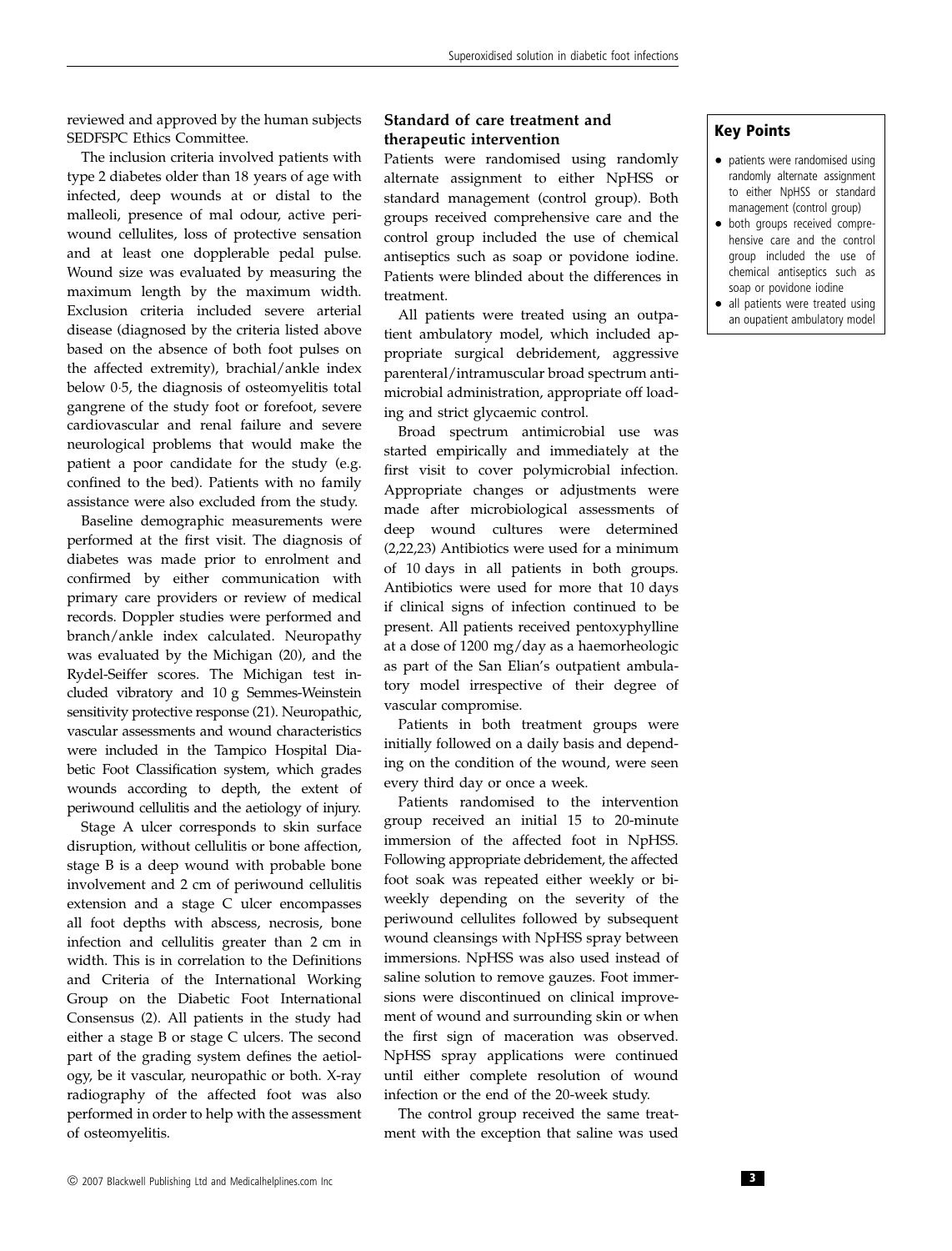- forty-five patients were evaluated at baseline
- eight patients had severe arterial disease and did not meet the inclusion criteria
- from the remaining 37 patients, 21 received the NpHSS and 16 received control treatment

in place of NpHSS. Povidone iodine was initially used after debridement to cleanse the wound. When the infection resolved and formation of granulation tissue was observed, the patient was switched to a surgical soap (Dermo Clean) with saline rinse to minimise the cytotoxic effects of povidone iodine. If clinical signs of infection returned, the use of povidone iodine was resumed.

Both groups received conventional standard method of wound care consisting of gauze saturated with Triticum vulgare (Italdermol, Italmex, S.A., Mexico) to moisten the wound followed by adhesive covering. Heavily exudating wounds were dressed with a calcium alginate (e.g. Kaltostat, Bristol-Mayer Squib, Mexico).

All patients in both groups were instructed to reduce weight bearing on the affected foot by using a wheelchair or crutches and by resting as much as possible. We are aware that most patients have difficulty complying with these modalities. Compliance was assessed by directly questioning the patient and his/her caretaker and by inspection of the dressings by the health care team.

#### Primary objective and measurements

The primary outcomes were odour reduction, infection control as indicators of antiseptic efficacy and wound safety in the treatment of diabetic foot infections. Infection control was assessed in terms of periwound cellulitis reduction and the percentage of patients advancing from infected, necrotic tissue to wound granulation. Cellulitis reduction was considered effective when the affected area of erythema decreased by more than 50% during the infection phase. Two members of the staff assessed odour reduction independently at wound level. Kappa agreement index was performed via 2  $\times$  2 tables to detect differences between the two observers for odour perception. A kappa value  $(K = Po-Pe/1-Pe; Po =$ observed agreement,  $Pe =$  expected agreement by random) between 061 and 10 was representative of substantial to excellent agreement.

Granulating tissue is the pink/red, moist tissue comprised of new blood vessels, connective tissue, fibroblast and inflammatory cells, which fills an open wound when it starts to heal.

Erythema of surrounding skin and granulating tissue was assessed by direct clinical observation. Abnormal periulcer skin conditions such as dryness, erythema, induration,

rash, epidermolysis or blister formation may be caused by the use of chemical disinfectants. The absence of this damage along with the presence of healthy tissue surrounding the ulcers was considered as clinical signs of no or minimal tissue toxicity.

Daily pictures and weekly measurements of the wound, periwound cellulitis, local skin affection and granulation tissue were recorded in a database as part of systematic data collection previously designed independently of this study.

For statistical analysis, significance was considered at  $P < 0.05$ . Values of chi-squared with Yate's correction or Fisher exact for  $2 \times 2$ tables and of variance ratios for natural and treatment analysis of variance were calculated.

## RESULTS

Forty-five patients were evaluated at baseline. Eight patients had severe arterial disease and did not meet the inclusion criteria. They were sent to a vascular surgeon for either vascular intervention or amputation, and their data were not included in the report. From the remaining 37 patients, 21 received the NpHSS and 16 received control treatment. All subjects completed the full length of the 20-week study. Subjects in both treatment groups were matched in terms of age, sex, years of diabetes duration, obesity, mean HbA1c, ulcer duration/ week and Yao B/A index (Table 1). No differences were noted in the staging of ulcers (Table 2) of the Diabetic Foot Tampico Hospital Classification and the wounds were similar in aetiology ( $P = 0.873$ ). Mean average of oral antibiotics treatment was of  $26 \pm 3.1$  days for intervention versus  $30 \pm 5.2$  for control group (NS).

All patients (100%) in the NpHSS group versus only 25% ( $n = 4$ ) of the control group showed odour reduction (Table 3). The NpHSS group also showed statistically significant reduction in cellulites, 81% compared with 44% for the control group. The periwound cellulitis remained unchanged or worsened for four patients in the NpHSS group and for nine patients in the control group. Nineteen of the 21 patients (904%) in the NpHSS group showed good outcomes advancing from infected, necrotic tissue to granulating tissue; this was seen in only 625% of the control group.

Tissue damage was observed to be less severe in the intervention versus control group.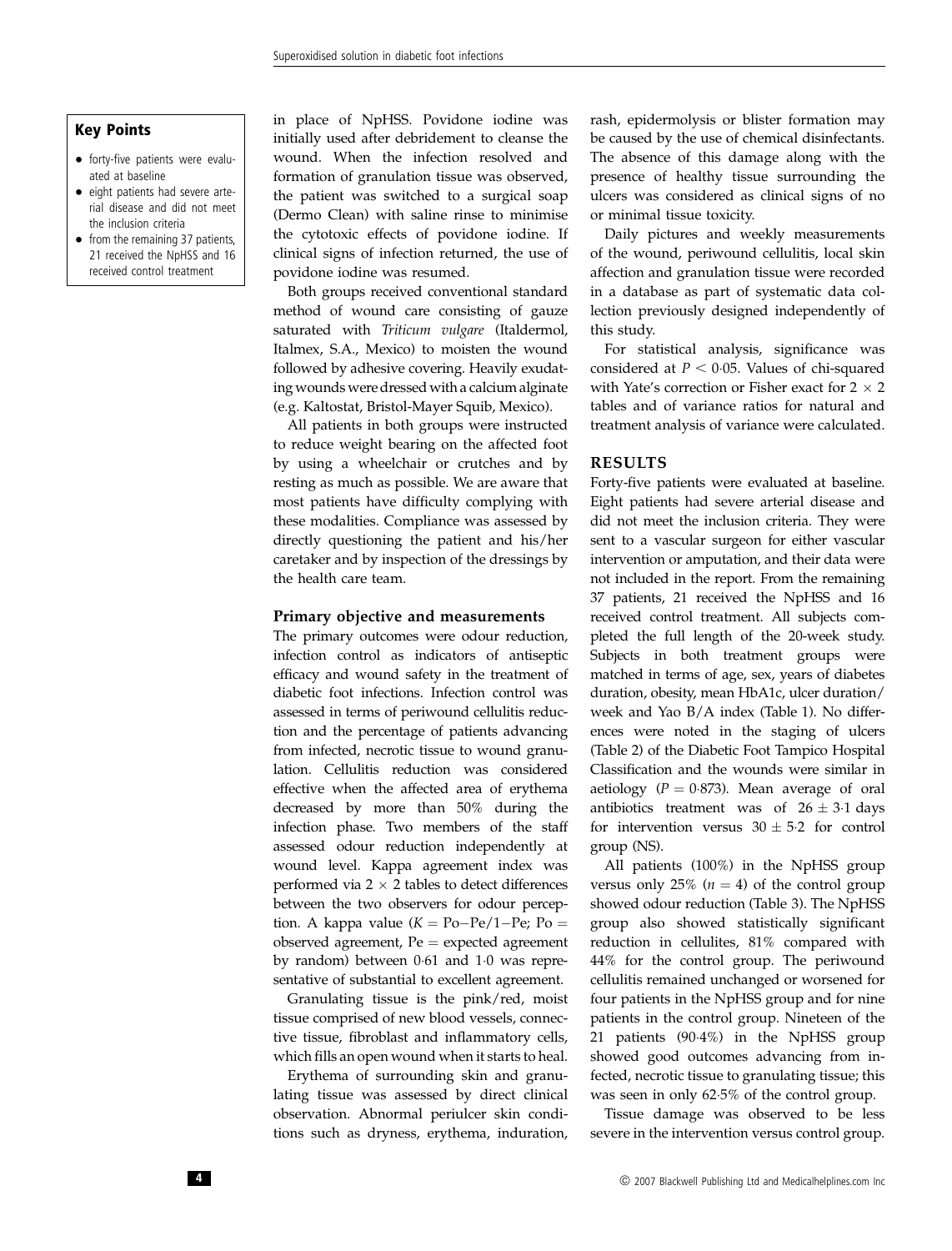| Table 1 Baseline demographic and clinical characteristics of NIDDM patients with severe infected foot ulcers |  |
|--------------------------------------------------------------------------------------------------------------|--|
|--------------------------------------------------------------------------------------------------------------|--|

| Characteristic                     | NpHSS $(n = 21)$ | Control ( $n = 16$ ) | $P$ value |
|------------------------------------|------------------|----------------------|-----------|
| Age (years)*                       | $61.9 \pm 11.9$  | $67.8 \pm 11.6$      | <b>NS</b> |
| Sex <sup>+</sup>                   |                  |                      |           |
| Male                               | 9(45)            | 8(50)                | <b>NS</b> |
| Female                             | 12(55)           | 8(50)                |           |
| Years of diabetes duration*        | $16.4 + 8.1$     | $17 + 10.2$          | <b>NS</b> |
| Mean of HbA1c*                     | $7.1 + 2$        | $6.7 + 1.8$          | <b>NS</b> |
| Mean of fasting glycaemia* (mg/dl) | $163 + 59$       | $152 + 65.8$         | <b>NS</b> |
| Obesity <sup>+</sup>               | 6(30)            | 4(25)                | <b>NS</b> |
| Ulcer duration/week*               | $13.7 + 24$      | $15.1 + 16.3$        | <b>NS</b> |
| B/A index (Yao)*                   | $0.9 + 0.5$      | $1.14 + 0.7$         | <b>NS</b> |

Obesity is defined as body mass index  $>$ 27 kg/m<sup>2</sup>.

HbA1c, haemoglobin A1c; NS, non significant; NIDDM, non insulin-dependent diabetes mellitus; NpHSS, neutral pH superoxide solution.

\*Values are given as mean  $\pm$  SD or actual (per cent).

†Chi-squared and Yates' correction.

Ninety per cent ( $n = 19$ ) of patients in the NpHSS group showed improvements in periwound conditions compared with 31% ( $n = 5$ ) of controls (Table 3). The majority of the patients in the control group showed granulation as well as skin damage. Two and six patients in the intervention and control group, respectively, showed no change in the percentage of granulation tissue at the start and at end of the 20-week study. Seventy-five per cent of control subjects had a malodorous wound at the end of the study compared with zero patients in the NpHSS group. The absolute risk reduction (ARR) is 75% [95% confidence interval (95% CI): 53-78-96-22] with a number needed to treat (NNT) of 2. In 56% of the control subjects, periwound cellulitis either worsened or remained unchanged; this was seen in only 19% of NpHSS subjects. The ARR is 37% (95% CI: 7.66–66.75). The NNT was 3,

| Table 2 Stage severity of diabetic foot tampico hospital |  |  |  |  |
|----------------------------------------------------------|--|--|--|--|
| grading                                                  |  |  |  |  |

| Stage       | <b>NpHSS</b><br>$(n = 21)$ | Control<br>$(n = 16)$ | P value |  |
|-------------|----------------------------|-----------------------|---------|--|
| B           | 12                         | 9                     | 0.873   |  |
| Vascular    | 4                          |                       | NS.     |  |
| Neuropathic |                            | 3                     |         |  |
| Both        | 1                          | 5                     |         |  |
| C           | 9                          | 7                     |         |  |
| Vascular    | 2                          |                       |         |  |
| Neuropathic | 2                          | 2                     |         |  |
| Both        | 5                          | 4                     |         |  |
|             |                            |                       |         |  |

meaning that one in every three patients with periwound cellulitis will benefit from this treatment. Thirty-seven per cent of control subjects showed either no improvement of infected tissue to granulating tissue or presented worsening of the wound (Table 3), while only 95% of the NpHSS group had similar results. The ARR was 279% with a 95% CI for this difference ranges from 114% to 54.82% and the NNT of 4. Sixty-nine per cent of control subjects had tissue toxicity, while only 95% of NpHSS subjects had skin and tissue damage around the ulcer. The difference or the ARR was 592 (95% CI: 3328–8518) with a NNT of 2.

## DISCUSSION

The use of antiseptics in wound care is often controversial and there is definitely a need for a non toxic, highly disinfective agent. In this randomised, controlled, single-blind study, we found that the use of a non toxic, NpHSS, is more effective in infection control, odour reduction and cause less skin affection than conventional disinfectants in treatment of diabetic foot infections.

Patients with diabetes have a higher risk of developing deleterious infections (24,25). Defects in host immune responses are at least partially responsible for their susceptibility and may include diminished polymorphonuclear leucocyte functions such as abnormalities of migration, phagocytosis (26), intracellular killing and chemotaxis (27). Some evidence suggests that cellular immune responses may

- patients with diabetes have a higher risk of developing deleterious infections
- defects in host immune responses are at least partially responsible for their susceptibility and may include diminished polymorphonuclear leucocyte functions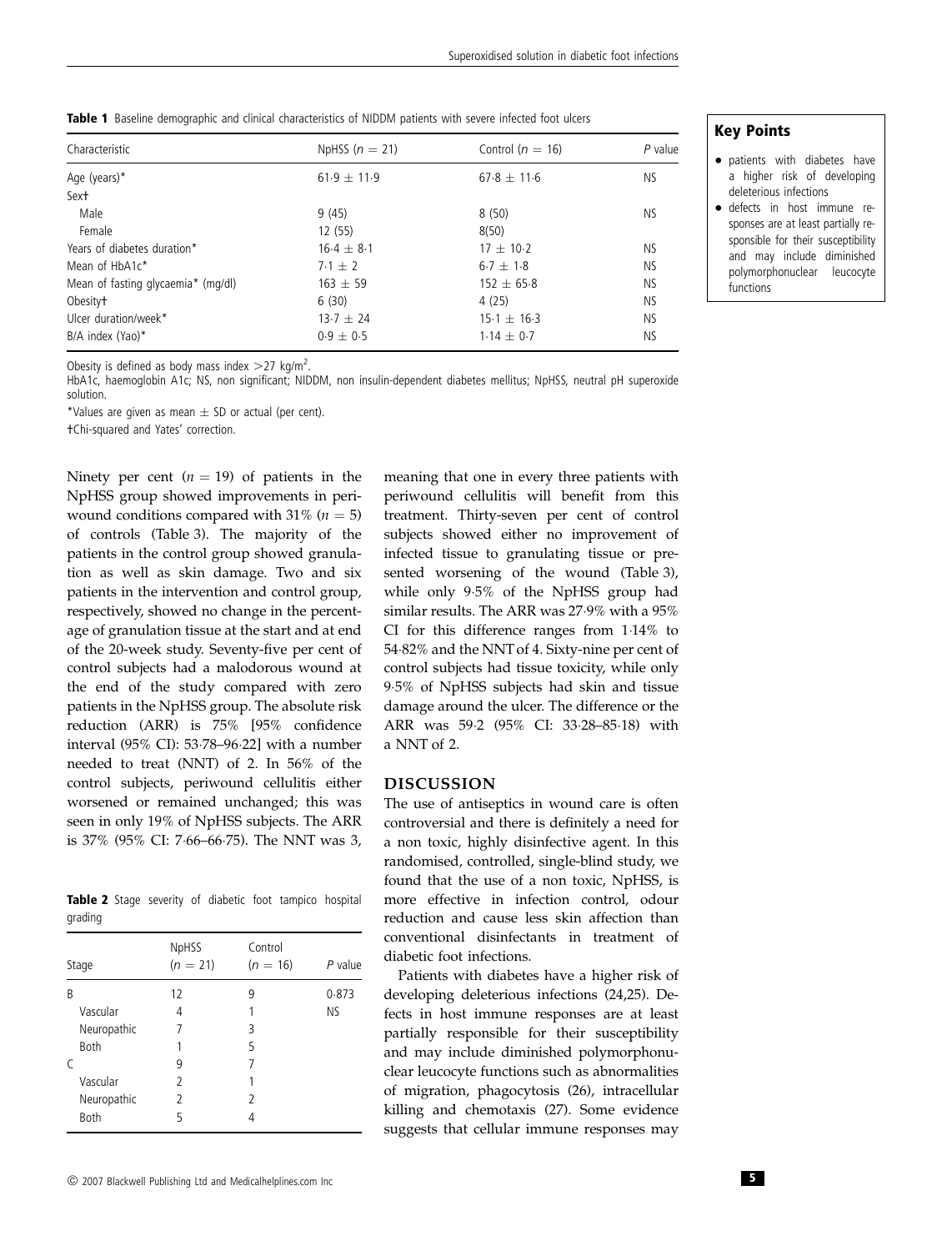- poor granulation tissue formation, prolonged persistence of abscesses and impaired wound healing may also help predispose diabetic persons to infectious complications
- many of these immunodeficiencies are related to the metabolic perturbations caused by poorly controlled diabetes
- one must determine whether the failure to heal is secondary to persistent infection, antiseptic chemical damage or because of the persistence of abnormal inflammatory response
- prompt empirical treatment with antibiotics can prevent the infection from spreading rapidly and reaching the blood and organs
- adequate debridement and the use of local antiseptics for wound cleansing are mandatory

Table 3 Total of patients with good outcomes with NpHSS versus control group and clinical efficacy assessment by NNT

| Outcome                                 | <b>NpHSS</b><br>$(n = 21)$ | Control<br>$(n = 16)$ | $P$ value <sup>*</sup> | <b>NNT</b> | 95% CI<br>(min-max) |
|-----------------------------------------|----------------------------|-----------------------|------------------------|------------|---------------------|
| Fetid odour reduction                   | 21 (100)                   | 4(25)                 | 0.001                  | 2          | $1 - 1.9$           |
| Infection control                       |                            |                       |                        |            |                     |
| Cellulitis reduction                    | 17(80.9)                   | 7(43.7)               | 0.01                   | 3          | $1.5 - 13.1$        |
| Advances from                           | 19(90.4)                   | 10(62.5)              | 0.05                   | 4          | $1.8 - 87.9$        |
| infection to granulating tissue         |                            |                       |                        |            |                     |
| Improvement of skin<br>around the ulcer | 19(90.4)                   | 5(31.2)               | 0.001                  |            | $1-2-3$             |

Percentage values are given in parentheses.

NNT, number needed to treat. NNT significant clinical efficacy range  $= 2-4$ .

\*Yates correction for chi-squared; significant results for  $P < 0.05$ .

be reduced as well (28). Poor granulation tissue formation, prolonged persistence of abscesses and impaired wound healing may also help predispose diabetic persons to infectious complications. Many of these immunodeficiencies are related to the metabolic perturbations caused by poorly controlled diabetes (28–30).

Deleterious wound healing complicated by infections are often a challenge to clinicians even with the use of antibiotics. One must determine whether the failure to heal is secondary to persistent infection, antiseptic chemical damage or because of the persistence of abnormal inflammatory response. Antibiotics are usually continued for 10 days or longer even though clinical symptoms of infection may disappear earlier. Prompt empirical treatment with antibiotics can prevent the infection from spreading rapidly and reaching the blood and organs (2,21,23,31). Symptoms of cellulitis usually disappear after a few days of antibiotic therapy in non diabetic patients, but in diabetic foot infections, not only are broad spectrum antimicrobials necessary, adequate debridement and the use of local antiseptics for wound cleansing are mandatory.

Prior to the introduction of superoxidised solution to our facilities, the use of antiseptic agents had been a topic of controversy and debate. There are pros and cons to the use of cytotoxic but potent antiseptic solutions like povidone iodine or less cytotoxic but weak antiseptics like soap. The resultant dry, dark, indurated skin from povidone iodine applications made it difficult to distinguish whether the delayed wound healing was secondary to infection or chemical damage. Consequently povidone iodine is often employed at the initial surgical debridement for severe deep infections with the primary focus on infection treatment, while the possible associated cytotoxicity and tissue damage becomes a secondary issue until this phase ends. This study showed that the use of NpHSS as compared with conventional chemical antiseptic agents provides higher infection control while minimising skin and tissue damage. Once the severity of the infection has been reduced, more patients advanced to the granulating tissue phase with NpHSS treatment as compared with those who received conventional chemical antiseptics.

The subjects in the two groups were matched in terms of their metabolic status, severity of wound depth, cellulitis extension and vascular/neuropathic aetiology. This prevented bias and showed that NpHSS, compared with conventional disinfectants, was an effective antiseptic agent with greater odour reduction and less tissue toxicity. The absence of malodour following cellulitis reduction was seen in 100% of the patients who were treated with NpHSS. The reduction of odour can be explained by the action of free radicals in the NpHSS that react highly with putrefaction substances from necrotic tissues and anaerobes. Hydrogen peroxide, chlorine, hypochlorite and hypochlorous acid all have known deodorant properties. NpHSS' bactericidal actions and minimal cytotoxicity over granulating tissue increased the number of patients advancing to the next wound healing stage, while patients in the control group had clinical signs of wound infection for a longer period of time. The transition stage between inflammatory and granulating phases where ulcers although apparently uninfected are not granulating are often highly time and resource consuming. Unlike invasive infection, which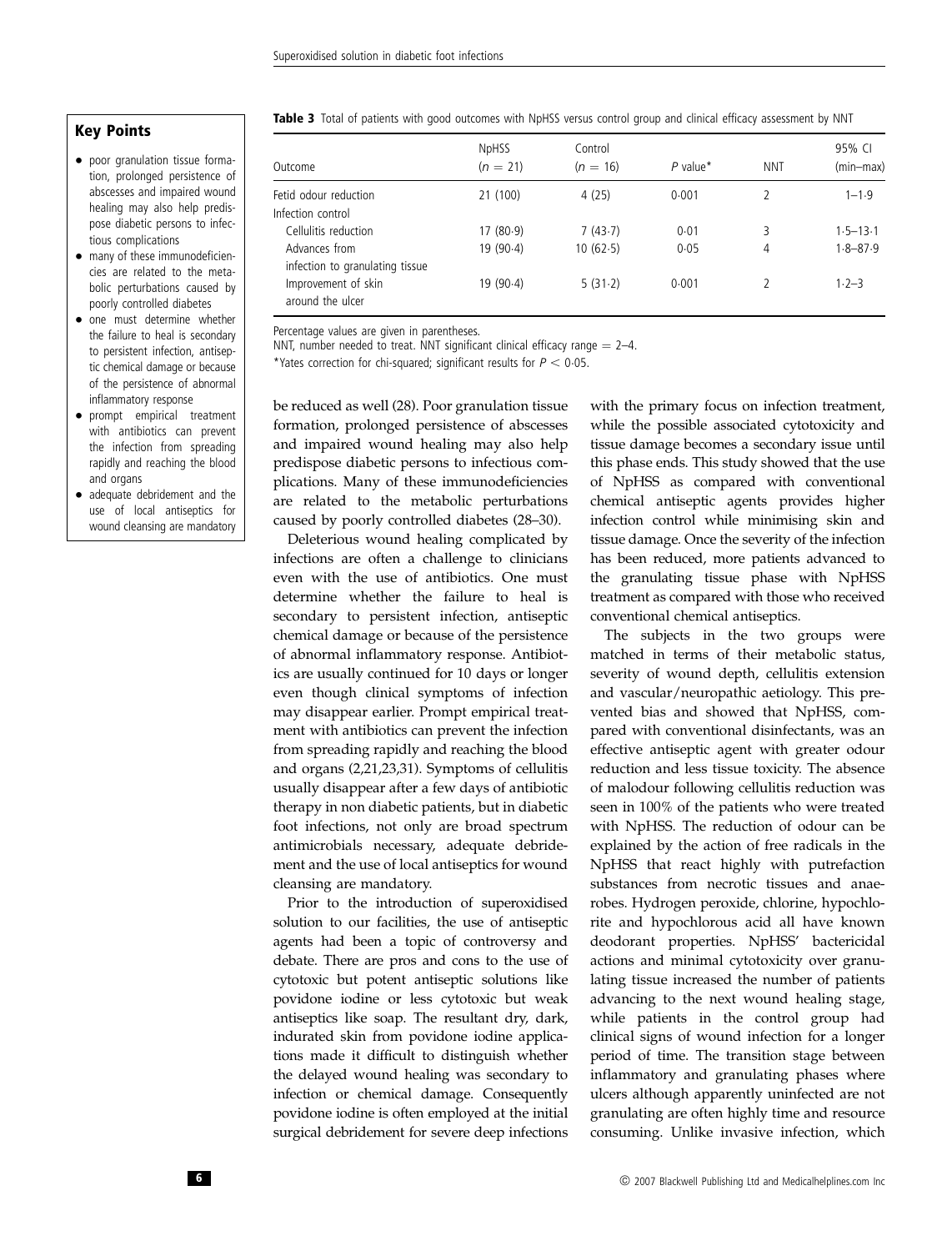produces the classic signs of erythema, oedema and induration, indicators for surface level infections are much more subtle: persistent high volume exudate, sudden deterioration in the quality or quantity of granulation tissue, continual formation of a thin layer of avascular tissue and increased pain (32). The reinforcement of patients care with NpHSS along this transition stage showed better control of this subtle infection, increasing the percentage of patients that advanced to the granulating phase.

The preliminary NpHSS success in this trial could be explained by its ROS properties that simultaneously act to kill bacteria, react with odour putrefaction substances while causing less cytotoxicity and tissue damage to granulating tissue, and surrounding healthy tissue.

NpHSS contains ROS and free radicals similar to those produced and released during the respiratory burst inside the mitochondria to produce energy (adenosine triphosphate, ATP),  $CO<sub>2</sub>$  and water. Microbial killing requires the ability of leucocytes to generate ROS, as well as the action of various microbicidal enzymes and peptides contained in leucocyte secretory granules. Superoxide anion and granule microbicidal enzymes are the mechanisms phagocytic leucocytes use to kill their targets. Superoxides act as degradative oxygen free radicals killing directly by their oxidising capacity, they are highly reactive with bacterial cell wall and membrane components, and 'signalling' protease activation via the highly pH-dependent nicotinamide adenine dinucleotide phosphate (NADPH) oxidase electrogenic process (32).

Dismutation of the superoxide generates  $OH^-$ , the accumulating negative charge must be compensated by an influx of  $H+$  and/or K $+$ . The hypertonicity resulting from K $+$ transport promotes the release of inactive cationic granule proteases bound to an anionic sulphated proteoglycan matrix. The highly  $K+$ hypertonic environment solubilises bacterial proteases and allows them to participate in the killing response.

Superoxide anion dismutes to form  $H_2O_2$ and several other ROS and reactive intermediates (Figure 1). The reactive intermediates are products of nitrogen or oxygen reactions. The reactive nitrogen intermediates derivate from endothelial cell nitric oxide (NO) metabolism.

The properties of NO on wound healing and immune response become deleterious when it reacts with superoxide to produce peroxynitrite, a compound involved in DNA damage to cell and bacteria wall. Fortunately, NO must compete to react with superoxide molecules that are continuously producing reactive oxygen intermediates (ROI), thereby reducing the production of peroxynitrite. Instead of reacting with NO to form peroxinitrate, superoxide produces  $H_2O_2$ , other ROI, and ROS that are scavenged or reversed by primary and secondary antioxidants defences. Catalysed by the granule enzyme myeloperoxidase (MPO),  $H<sub>2</sub>O<sub>2</sub>$  combines with chloride to form the highly microbicidal chemical, hypochlorous acid. Organisms such as Staphylococcus aureus and Candida albicans require NADPH oxidase activity to be effectively killed and are particularly susceptible to the action of ROS and MPO in both in vitro and in vivo experiments (33). Both oxidase activity and protease action are necessary to destroy these organisms.

The electrical energy of the superoxide solutions destroys microorganisms including fungi, viruses, mycobacteria, spirochetes and bacteria (32). Former acid solutions lose both its electrical potential and its germicidal action when it comes into contact with multicellular organic matter, and it reverts to ordinary water. Conversely, NpHSS appears to be more effective in retaining its germicidal action in this condition because of the trigger of ROS in a potassium- and pH-dependant mechanism. Further studies are needed to assess if NpHSS has additional properties on wound healing plus its disinfectant action. We hypothesised that the increased granulating tissue patients proportion on the intervention group may be explained as an additional property of the ROS that might trigger early wound healing through fibroblast migration and proliferation (34). One basic study shows that the  $H_2O_2$ neutrophil and macrophage production acts on human keratinocytes causing Rac1 gene overexpression to improve histological architecture, enhance deposition of connective tissue, higher cell density and a hyperproliferative epithelial region (13).

The success of treatment modalities must be determined in order to choose a new proposal of treatment, significant statistic results are not always enough to make clinical decisions. For

## Key Points

- NpHSS contains ROS and free radicals similar to those produced and released during the respiratory burst inside the mitochondria to produce energy (ATP),  $CO<sub>2</sub>$  and water
- further studies are needed to assess if NpHSS has additional properties on wound healing plus its disinfectant action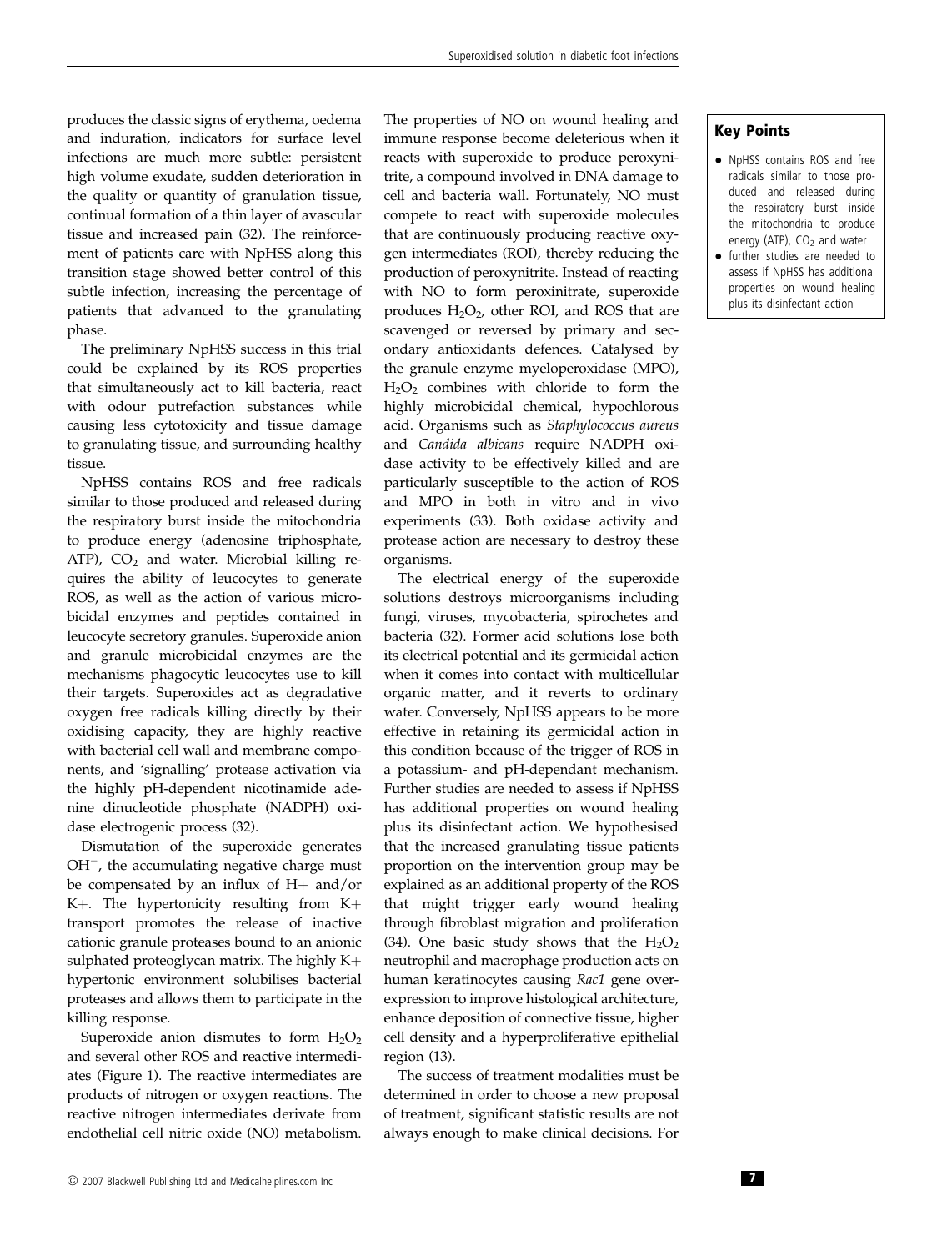- much progress has been made in the past two decades to treat and prevent diabetic foot infections
- the results of this study have shown that patients with mild to severe, non limb-threatening infections can be treated as outpatients with antibiotics and NpHSS local antiseptic therapy
- accumulating evidence suggests that infection may be controlled by proper wound care; optimal metabolic control; and early, aggressive, surgical and antibiotic therapy
- in this randomised, controlled, single-blind study, we found that the use of a non toxic, NpHSS, is more effective in infection control, odour reduction and cause less skin affection than conventional disinfectants in treatment of diabetic foot infections



Figure 1. Oxidative stress and body primary and secondary defences. HOCl, hypochlorous acid; ILK-1, interleukin-1; MPO, myeloperoxidase; NpHSS, neutral pH superoxidised aqueous solution; NTF, necrosis tumor factor; ROI, reactive oxygen intermediates; ROS, reactive oxygen species; RNI, reactive nitrogen intermediates; VEGF, vascular endothelial growth factor.

this reason, we calculated the NNT to assess the clinical impact of our statistical outcomes. The relative benefit of an active treatment over a control is usually expressed as the relative risk, the relative risk reduction or the odds ratio. For clinical decision making, however, it is more meaningful to use the NNT (35). Of clinical importance in decision making is the ability of NpHSS to reduce odour in one patient of every three treated; its significant cellulitis reduction in one of every three patients, and advancement from infection to granulating stage with less tissue toxicity in one of every two patients.

Diabetic foot infections are a common and complex problem with serious economic and

medical consequences. Fortunately, much progress has been made in the past two decades to treat and prevent diabetic foot infections. The results of this study have shown that patients with mild to severe, non limb-threatening infections can be treated as outpatients with antibiotics and NpHSS local antiseptic therapy. Accumulating evidence suggests that infection may be controlled by proper wound care; optimal metabolic control; and early, aggressive, surgical and antibiotic therapy (36,37).

All these factors or components work synergistically to help with limb preservation in the large majority of patients (Figures 2, 3). The continued development of new treatments



Figure 2. A 48-year-old woman with severe diabetic foot infection condemned previously to our assessment for below-knee amputation. Left picture shows the patient foot at initial surgical debridement. Fetid odour, necrosis, cellulitis area of more than 10 cm deep abscess, necrotic injuries and 'browned' coloured purulent discharge were present. Right picture shows 2–3 weeks later that granulating tissue increased and improving of skin condition around ulcer after neutral pH superoxidised aqueous solution treatment.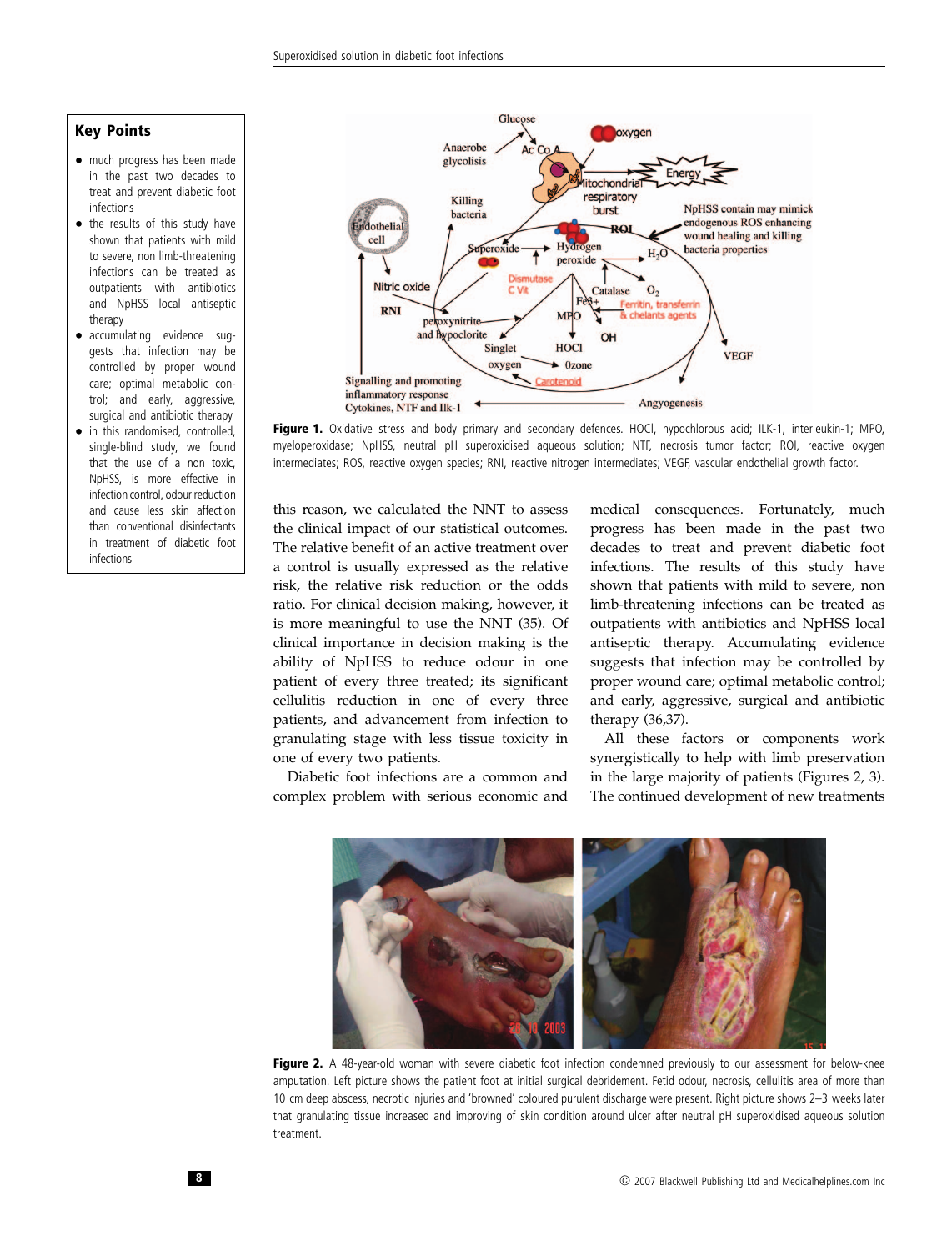

Figure 3. Nine weeks later, after use of neutral pH superoxidised aqueous solution. Granulating tissue, wound contraction and healthy skin around the ulcer. Right picture shows total wound healing in a patient visit 4 months later.

like NpHSS may take us one step closer to a more efficacious and cost-effective algorithm to treat diabetic foot ulcerations.

# ACKNOWLEDGEMENT

The authors thank Nicolas Martínez Montañez for statistical support and assistance in data collection and analysis.

## **REFERENCES**

- 1 Lipsky BA. Medical treatment of diabetic foot infections. Clin Infect Dis 2004;39:104–14.
- 2 International Working Group on the Diabetic Foot. International consensus on the diabetic foot. Maastricht: International Working Group on the Diabetic Foot, 1999.
- 3 Andros G. Diagnostic and therapeutic arterial interventions in the ulcerated diabetic foot. Diabetes Metab Res Rev 2004;20:29–33.
- 4 Santos D, Carline T. Examination of the lower limb in high risk patients. J Tissue Viability 2000; 10:97–105.
- 5 Martinez DA, Aguayo J, Morales G, Aguiran M, Illan F. Impact of a clinical pathway for the diabetic foot in a general hospital. An Med Interna 2004; 21:420–4.
- 6 Bartus CL, Margolis DJ. Reducing the incidence of foot ulceration and amputation in diabetes. Curr Diab Rep 2004;4:413–8.
- 7 Van Houtum WH, Rauwerda JA, Ruwaard D, Schaper NC, Bakker K. Reduction in diabetesrelated lower-extremity amputations in the Netherlands: 1991-2000. Diabetes Care 2004;27: 1042–6.
- 8 Birke JA, Patout CA Jr, Foto JG. Factors associated with ulceration and amputation in the neuropathic foot. J Orthop Sports Phys Ther 2000; 30:91–7.
- 9 Raymakers JT, Houben AJ, Van Der Heyden JJ, Tordoir JH, Kitslaar PJ, Schaper NC. The effect of diabetes and severe ischaemia on the penetration of ceftazidime into tissues of the limb. Diabet Med 2001;18:229–34.
- 10 Ovington L. Bacterial toxins and wound healing. Ostomy Wound Manage 2003;49(7A Suppl):8–12.
- 11 Edwards R, Harding KG. Bacteria and wound healing. Curr Opin Infect Dis 2004;17:91–6.
- 12 Robson MC. Wound infection. A failure of wound healing caused by an imbalance of bacteria. Surg Clin North Am 1997;77:637–50.
- 13 Fowler E, Vesely N, Pelfrey M, Jordan S, Amberry T. Wound care for persons with diabetes. Home Healthc Nurse 1999;17:437–44.
- 14 Nakae H, Inaba H. Effectiveness of electrolyzed oxidized water irrigation in a burn-wound infection model. J Trauma 2000;49:511–4.
- 15 Kirsner R, Froelich C. Soaps and detergents: understanding their composition and effect. Ostomy Wound Manage 1999;44:62S–70S.
- 16 Rodeheaver GT. Wound cleansing, wound irrigation, wound disinfection. In: Krasner D, Kane D, editors. Chronic wound care: a clinical source book for healthcare professionals, 2nd edn. Wayne, PA: Health Management Publications, Inc., 1997:97–108.
- 17 Sen CK, Khanna S, Babior BM, Hunt TK, Ellison EC, Roy S. Oxidant-induced vascular endothelial growth factor expression in human keratinocytes and cutaneous wound healing. J Biol Chem 2002;277:33284–90.
- 18 Tanaka H, Hirakata Y, Kaku M, Yoshida R, Takemura H, Mizukane R, Ishida K, Tomono K, Koga H, Kohno S, Kamihira S. Antimicrobial activity of superoxidized water. J Hosp Infect 1996;34:43-9.
- 19 Sekiya S, Ohmori K, Harii K. Treatment of infectious skin defects or ulcers with electrolyzed strong acid aqueous solution. Artif Organs 1997;21:32–8.
- 20 Feldman EL, Stevens MJ, Thomas PK, Brown MB, Canal N, Greene DA. A practical two-step